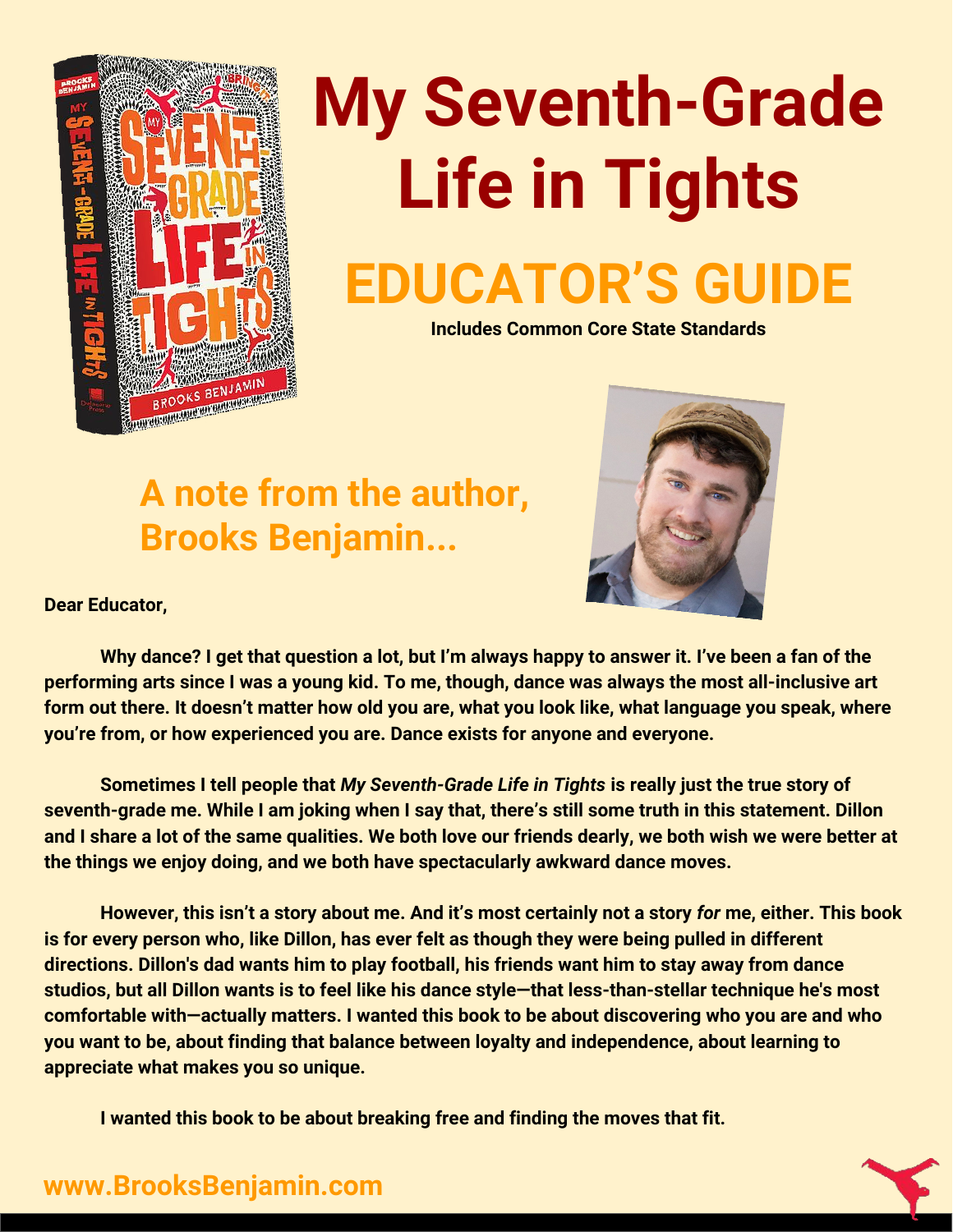

**Grades 3 and up ISBN: 978-0553512502 (hardcover) 978-0553512533 (paperback)**

#### **PRAISE**

#### *"Dillon and the Dizzee Freekz are en pointe. This book will rock you!"*

—Kristin O'Donnell Tubb, author of *The 13th Sign*

*"This first novel is a fun exploration of middle-school friendships and the stigmas that come with certain hobbies...a fresh and winning debut about the power of self-expression."*

—Booklist

#### *"A rollicking, big-hearted breakdance of a book."*

—Kate Hattemer, author of *The Vigilante Poets of Selwyn Academy*

#### *"An earnest first novel with a solid message about finding out who you are on your own terms."*

—Kirkus

*"I couldn't stop smiling. Equal parts hilarious and heartwarming."*

—Jessica Cluess, author of *A Shadow Bright and Burning*

### **ABOUT THE BOOK**

### **LIVE IT.**

All Dillon wants is to be a real dancer. And if he wins a summer scholarship at Dance-Splosion, he's on his way. The problem? His dad wants him to play football. And Dillon's freestyle crew, the Dizzee Freekz, says that dance studios are for sellouts. His friends want Dillon to kill it at the audition—so he can turn around and tell the studio just how wrong their rules and creativity-strangling ways are.

#### **WORK IT.**

At first, Dillon's willing to go along with his crew's plan, even convincing one of the snobbiest girls at school to work with him on his technique. But as Dillon's dancing improves, he wonders: what if studios aren't the enemy? And what if he actually has a shot at winning the scholarship?

### **BRING IT.**

Dillon's life is about to get crazy . . . on and off the dance floor.

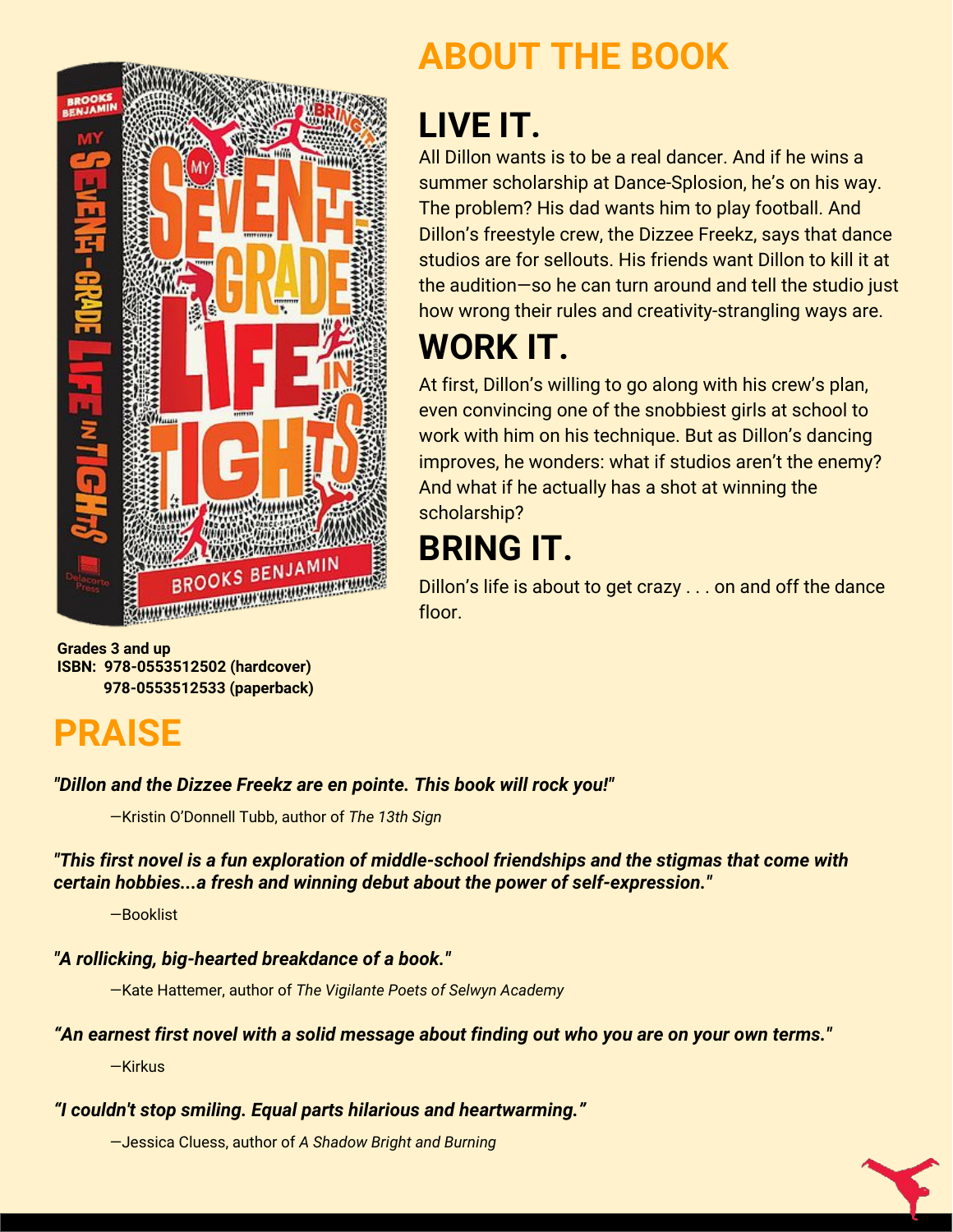### **PRE-READING ACTIVITIES**

Discuss different types of dance students are familiar with and whether they associate those styles with boys or girls and why they make those connections. Have them write down any myths or misconceptions they have experienced or know about regarding gender stereotypes ("what boys do" and "what girls do"). Then have them research important figures who have defied traditional gender stereotypes and discuss how these figures have demonstrated that gender roles are limiting.

★ Correlates with: [CCSS.ELA-LITERACY.W.3-5.7](http://www.corestandards.org/ELA-Literacy/W/4/7/) Conduct short research projects that build knowledge through investigation of different aspects of a topic.

#### Have students read the NewsELA\* article located at

<https://newsela.com/articles/girls-brilliance/id/26309/>and discuss the gender stereotypes outlined in the article. Have them consider this article as they write a short narrative about a kid choosing to pursue a hobby or interest not considered "typical" for their gender.

★ Correlates with [CCSS.ELA-LITERACY.W.3-5.3](http://www.corestandards.org/ELA-Literacy/W/4/3/) Write narratives to develop real or imagined experiences or events using effective technique, descriptive details, and clear event sequences.

### **VOCABULARY/USE OF LANGUAGE**

Students may find unfamiliar reading or dance-related vocabulary in the novel. Using either context clues or traditional dictionaries, have students define new words. Some examples are *roundoff (p.6)*, *hermit (p. 24)*, *choreography (p.46), développé (p. 62), plié (p.62), jeté (p. 177).*

★ Correlates with [CCSS.ELA-LITERACY.L.3-5.4](http://www.corestandards.org/ELA-Literacy/L/3/4/) Determine or clarify the meaning of unknown and multiple-meaning word and phrases based on grade 3 reading and content, choosing flexibly from a range of strategies.

## **INTERNET RESOURCES**

#### <http://cbtdance.org/about/glossary-of-ballet-terms/> This website defines traditional ballet vocabulary in descriptive, easy-to-understand terms.

#### <http://boysdancing.org>

This is a British website covering the activities of a project dedicated to encouraging interested boys to dance. It is a fabulous resource for videos, pictures, and articles about boys in dance.